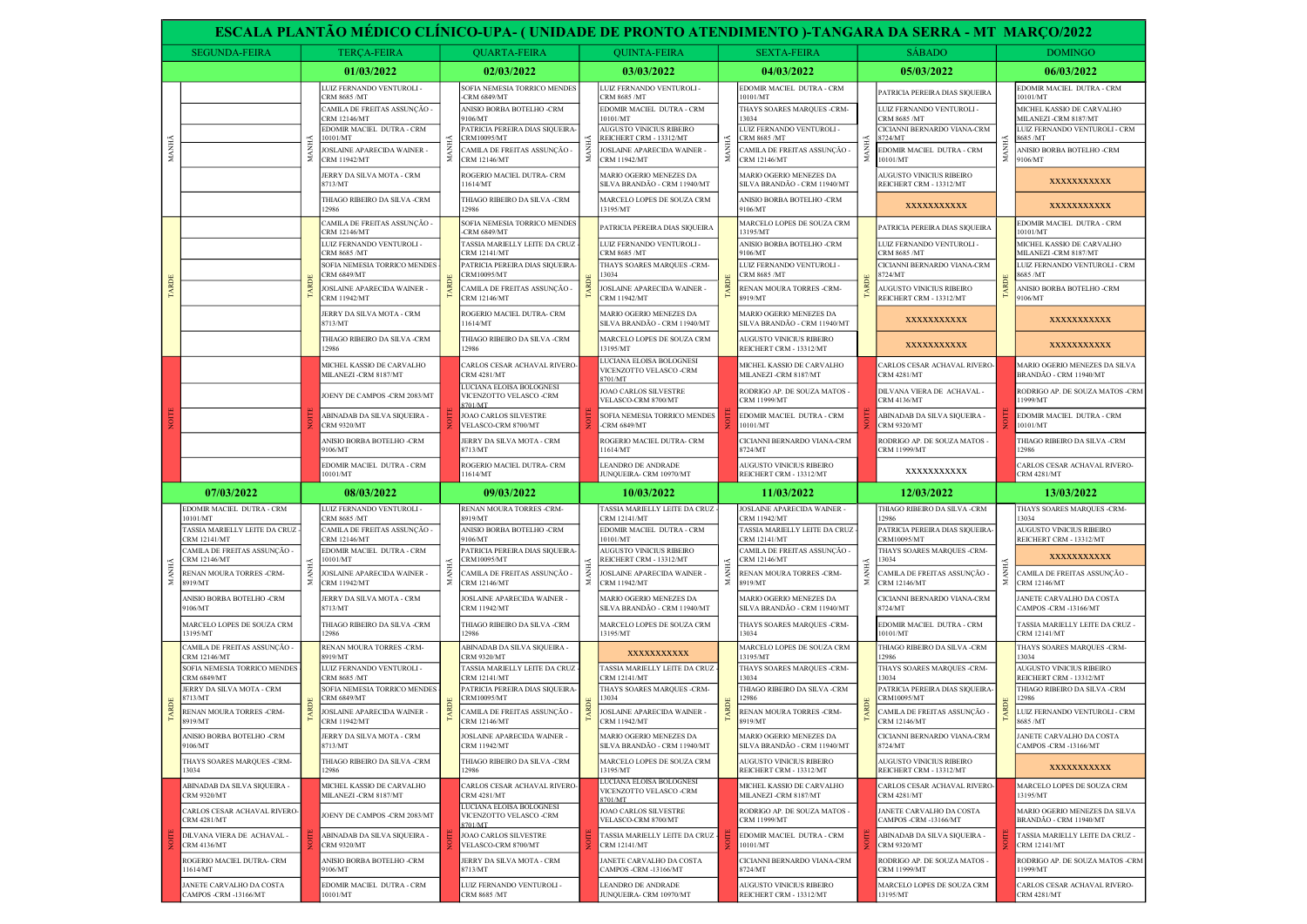|       | 14/03/2022                                                                    |      | 15/03/2022                                                                |     | 16/03/2022                                                             |                                                                                                                                          | 17/03/2022                                                             |                                                         | 18/03/2022                                                                        |                                               | 19/03/2022                                                                          |                                               | 20/03/2022                                                                           |
|-------|-------------------------------------------------------------------------------|------|---------------------------------------------------------------------------|-----|------------------------------------------------------------------------|------------------------------------------------------------------------------------------------------------------------------------------|------------------------------------------------------------------------|---------------------------------------------------------|-----------------------------------------------------------------------------------|-----------------------------------------------|-------------------------------------------------------------------------------------|-----------------------------------------------|--------------------------------------------------------------------------------------|
|       | EDOMIR MACIEL DUTRA - CRM<br>10101/MT                                         |      | LUIZ FERNANDO VENTUROLI -<br>CRM 8685 /MT                                 |     | SOFIA NEMESIA TORRICO MENDES<br><b>CRM 6849/MT</b>                     |                                                                                                                                          | TASSIA MARIELLY LEITE DA CRUZ<br>CRM 12141/MT                          |                                                         | EDOMIR MACIEL DUTRA - CRM<br>10101/MT                                             |                                               | AUGUSTO VINICIUS RIBEIRO<br>REICHERT CRM - 13312/MT                                 |                                               | JOSLAINE APARECIDA WAINER - CRM<br>11942/MT                                          |
|       | TASSIA MARIELLY LEITE DA CRUZ<br><b>CRM 12141/MT</b>                          |      | CAMILA DE FREITAS ASSUNÇÃO -<br>CRM 12146/MT                              |     | ANISIO BORBA BOTELHO -CRM<br>9106/MT                                   |                                                                                                                                          | EDOMIR MACIEL DUTRA - CRM<br>10101/MT                                  | MAN                                                     | TASSIA MARIELLY LEITE DA CRUZ<br>CRM 12141/MT                                     |                                               | MARCELO LOPES DE SOUZA CRM<br>13195/MT                                              |                                               | MICHEL KASSIO DE CARVALHO<br>MILANEZI-CRM 8187/MT                                    |
|       | CAMILA DE FREITAS ASSUNÇÃO -<br><b>CRM 12146/MT</b>                           |      | EDOMIR MACIEL DUTRA - CRM<br>10101/MT                                     | MAN | PATRICIA PEREIRA DIAS SIQUEIRA-<br>CRM10095/MT                         |                                                                                                                                          | <b>AUGUSTO VINICIUS RIBEIRO</b><br>REICHERT CRM - 13312/MT             |                                                         | <b>JUIZ FERNANDO VENTUROLI -</b><br>CRM 8685 /MT                                  | ŦК                                            | THIAGO RIBEIRO DA SILVA -CRM<br>12986                                               |                                               | EDOMIR MACIEL DUTRA - CRM<br>10101/MT                                                |
|       | RENAN MOURA TORRES -CRM-<br>8919/MT                                           | MANI | JOSLAINE APARECIDA WAINER<br>CRM 11942/MT                                 |     | CAMILA DE FREITAS ASSUNÇÃO -<br>CRM 12146/MT                           | JOSLAINE APARECIDA WAINER -<br>CRM 11942/MT<br>MARIO OGERIO MENEZES DA<br>SILVA BRANDÃO - CRM 11940/MT                                   |                                                                        |                                                         | RENAN MOURA TORRES -CRM-<br>8919/MT                                               | MAN                                           | RENAN MOURA TORRES - CRM-<br>8919/MT                                                | MANI                                          | RENAN MOURA TORRES - CRM-<br>8919/MT                                                 |
|       | ANISIO BORBA BOTELHO -CRM<br>106/MT                                           |      | JERRY DA SILVA MOTA - CRM<br>8713/MT                                      |     | ROGERIO MACIEL DUTRA- CRM<br>1614/MT                                   |                                                                                                                                          |                                                                        | MARIO OGERIO MENEZES DA<br>SILVA BRANDÃO - CRM 11940/MT |                                                                                   | LEANDRO DE ANDRADE<br>JUNQUEIRA- CRM 10970/MT |                                                                                     | LEANDRO DE ANDRADE JUNQUEIRA-<br>CRM 10970/MT |                                                                                      |
|       | MARCELO LOPES DE SOUZA CRM<br>13195/MT                                        |      | THIAGO RIBEIRO DA SILVA -CRM<br>12986                                     |     | <b>THIAGO RIBEIRO DA SILVA -CRM</b><br>2986                            |                                                                                                                                          | MARCELO LOPES DE SOUZA CRM<br>13195/MT                                 |                                                         | ANISIO BORBA BOTELHO -CRM<br>9106/MT                                              |                                               | JOSLAINE APARECIDA WAINER -<br>CRM 11942/MT                                         |                                               | SOFIA NEMESIA TORRICO MENDES -<br><b>CRM 6849/MT</b>                                 |
|       | :AMILA DE FREITAS ASSUNÇÃO<br>CRM 12146/MT                                    |      | CAMILA DE FREITAS ASSUNÇÃO -<br>CRM 12146/MT                              |     | SOFIA NEMESIA TORRICO MENDES<br><b>CRM 6849/MT</b>                     |                                                                                                                                          | PATRICIA PEREIRA DIAS SIQUEIRA<br>CRM10095/MT                          |                                                         | MARCELO LOPES DE SOUZA CRM<br>13195/MT                                            |                                               | JOSLAINE APARECIDA WAINER<br>CRM 11942/MT                                           |                                               | EDOMIR MACIEL DUTRA - CRM<br>10101/MT                                                |
|       | PATRICIA PEREIRA DIAS SIQUEIRA-<br>CRM10095/MT                                |      | LUIZ FERNANDO VENTUROLI -<br>CRM 8685 /MT                                 |     | ASSIA MARIELLY LEITE DA CRUZ<br>CRM 12141/MT                           |                                                                                                                                          | <b><i>FASSIA MARIELLY LEITE DA CRUZ</i></b><br>CRM 12141/MT            |                                                         | THAYS SOARES MARQUES -CRM-<br>13034                                               |                                               | MARCELO LOPES DE SOUZA CRM<br>13195/MT                                              |                                               | JOSLAINE APARECIDA WAINER - CRM<br>11942/MT                                          |
|       | JERRY DA SILVA MOTA - CRM<br>8713/MT                                          |      | SOFIA NEMESIA TORRICO MENDES<br><b>CRM 6849/MT</b>                        |     | ATRICIA PEREIRA DIAS SIQUEIRA<br>CRM10095/MT                           |                                                                                                                                          | THAYS SOARES MARQUES -CRM-<br>13034                                    |                                                         | <b>UIZ FERNANDO VENTUROLI-</b><br>CRM 8685 /MT                                    |                                               | THIAGO RIBEIRO DA SILVA -CRM<br>12986                                               |                                               | MICHEL KASSIO DE CARVALHO<br>MILANEZI-CRM 8187/MT                                    |
|       | RENAN MOURA TORRES -CRM-<br>8919/MT                                           |      | JOSLAINE APARECIDA WAINER<br><b>CRM 11942/MT</b>                          |     | :AMILA DE FREITAS ASSUNÇÃO -<br><b>CRM 12146/MT</b>                    |                                                                                                                                          | JOSLAINE APARECIDA WAINER -<br>CRM 11942/MT                            |                                                         | RENAN MOURA TORRES -CRM-<br>8919/MT                                               |                                               | RENAN MOURA TORRES - CRM-<br>8919/MT                                                |                                               | RENAN MOURA TORRES - CRM-<br>8919/MT                                                 |
|       | ANISIO BORBA BOTELHO -CRM<br>106/MT                                           |      | JERRY DA SILVA MOTA - CRM<br>8713/MT                                      |     | ROGERIO MACIEL DUTRA- CRM<br>1614/MT                                   |                                                                                                                                          | MARIO OGERIO MENEZES DA<br>SILVA BRANDÃO - CRM 11940/MT                |                                                         | MARIO OGERIO MENEZES DA<br>SILVA BRANDÃO - CRM 11940/MT                           |                                               | SOFIA NEMESIA TORRICO MENDES<br><b>CRM 6849/MT</b>                                  |                                               | LEANDRO DE ANDRADE JUNQUEIRA-<br>CRM 10970/MT                                        |
|       | THAYS SOARES MARQUES -CRM-<br>13034                                           |      | THIAGO RIBEIRO DA SILVA -CRM<br>12986                                     |     | <b>THIAGO RIBEIRO DA SILVA -CRM</b><br>12986                           | MARCELO LOPES DE SOUZA CRM<br>13195/MT                                                                                                   | AUGUSTO VINICIUS RIBEIRO<br>REICHERT CRM - 13312/MT                    |                                                         | <b>EANDRO DE ANDRADE</b><br><b>IUNQUEIRA- CRM 10970/MT</b>                        |                                               | ROGERIO MACIEL DUTRA- CRM<br>11614/MT                                               |                                               |                                                                                      |
|       | ABINADAB DA SILVA SIQUEIRA -<br>CRM 9320/MT                                   |      | MICHEL KASSIO DE CARVALHO<br><b>MILANEZI-CRM 8187/MT</b>                  |     | CARLOS CESAR ACHAVAL RIVERO-<br><b>CRM 4281/MT</b>                     | SOFIA NEMESIA TORRICO MENDES<br>-CRM 6849/MT<br>THAYS SOARES MARQUES -CRM-<br>13034<br>JANETE CARVALHO DA COSTA<br>CAMPOS -CRM -13166/MT |                                                                        |                                                         | MICHEL KASSIO DE CARVALHO<br>MILANEZI -CRM 8187/MT                                |                                               | ABINADAB DA SILVA SIQUEIRA -<br>CRM 9320/MT                                         |                                               | SOFIA NEMESIA TORRICO MENDES -<br><b>CRM 6849/MT</b>                                 |
|       | ARLOS CESAR ACHAVAL RIVERO-<br><b>CRM 4281/MT</b>                             |      | JOENY DE CAMPOS -CRM 2083/MT                                              |     | MARCELO LOPES DE SOUZA CRM<br>13195/MT                                 |                                                                                                                                          |                                                                        |                                                         | RODRIGO AP. DE SOUZA MATOS -<br><b>RM 11999/MT</b>                                |                                               | PATRICIA PEREIRA DIAS SIQUEIRA-<br>CRM10095/MT                                      |                                               | MARIO OGERIO MENEZES DA SILVA<br>BRANDÃO - CRM 11940/MT                              |
|       | DILVANA VIERA DE ACHAVAL -<br><b>CRM 4136/MT</b>                              |      | ABINADAB DA SILVA SIQUEIRA -<br><b>CRM 9320/MT</b>                        |     | ROGERIO MACIEL DUTRA- CRM<br>1614/MT                                   |                                                                                                                                          | EDOMIR MACIEL DUTRA - CRM<br>10101/MT                                  |                                                         | CARLOS CESAR ACHAVAL RIVERO-<br>CRM 4281/MT                                       |                                               | JANETE CARVALHO DA COSTA<br>CAMPOS -CRM -13166/MT                                   |                                               |                                                                                      |
|       | LEANDRO DE ANDRADE<br><b>UNQUEIRA- CRM 10970/MT</b>                           |      | ANISIO BORBA BOTELHO -CRM<br>9106/MT                                      |     | JERRY DA SILVA MOTA - CRM<br>8713/MT                                   |                                                                                                                                          | ROGERIO MACIEL DUTRA- CRM<br>11614/MT                                  |                                                         | <b>THAYS SOARES MARQUES -CRM-</b><br>3034                                         |                                               | RODRIGO AP. DE SOUZA MATOS -<br>CRM 11999/MT                                        |                                               | RODRIGO AP. DE SOUZA MATOS -CRM<br>11999/MT                                          |
|       | JANETE CARVALHO DA COSTA<br>CAMPOS -CRM -13166/MT                             |      | EDOMIR MACIEL DUTRA - CRM<br>10101/MT                                     |     | LUIZ FERNANDO VENTUROLI -<br>CRM 8685 /MT                              |                                                                                                                                          | <b>LEANDRO DE ANDRADE</b><br>JUNQUEIRA- CRM 10970/MT                   |                                                         | AUGUSTO VINICIUS RIBEIRO<br>REICHERT CRM - 13312/MT                               |                                               | AUGUSTO VINICIUS RIBEIRO<br>REICHERT CRM - 13312/MT                                 |                                               | EDOMIR MACIEL DUTRA - CRM<br>10101/MT                                                |
|       |                                                                               |      |                                                                           |     |                                                                        |                                                                                                                                          |                                                                        |                                                         | 25/03/2022                                                                        |                                               | 26/03/2022                                                                          |                                               | 27/03/2022                                                                           |
|       | 21/03/2022                                                                    |      | 22/03/2022                                                                |     | 23/03/2022                                                             |                                                                                                                                          | 24/03/2022                                                             |                                                         |                                                                                   |                                               |                                                                                     |                                               |                                                                                      |
|       | EDOMIR MACIEL DUTRA - CRM<br>10101/MT                                         |      | LUIZ FERNANDO VENTUROLI -<br>CRM 8685 /MT                                 |     | SOFIA NEMESIA TORRICO MENDES<br><b>CRM 6849/MT</b>                     |                                                                                                                                          | TASSIA MARIELLY LEITE DA CRUZ<br><b>CRM 12141/MT</b>                   |                                                         | EDOMIR MACIEL DUTRA - CRM<br>10101/MT                                             |                                               | PATRICIA PEREIRA DIAS SIQUEIRA                                                      |                                               | THAYS SOARES MARQUES -CRM-<br>13034                                                  |
|       | TASSIA MARIELLY LEITE DA CRUZ<br>CRM 12141/MT<br>CAMILA DE FREITAS ASSUNÇÃO - |      | CAMILA DE FREITAS ASSUNÇÃO -<br>CRM 12146/MT<br>EDOMIR MACIEL DUTRA - CRM |     | ANISIO BORBA BOTELHO -CRM<br>106/MT<br>PATRICIA PEREIRA DIAS SIQUEIRA- |                                                                                                                                          | EDOMIR MACIEL DUTRA - CRM<br>10101/MT<br>AUGUSTO VINICIUS RIBEIRO      |                                                         | TASSIA MARIELLY LEITE DA CRUZ<br><b>CRM 12141/MT</b><br>LUIZ FERNANDO VENTUROLI - |                                               | EDOMIR MACIEL DUTRA - CRM<br>0101/MT<br>THAYS SOARES MARQUES -CRM-                  |                                               | AUGUSTO VINICIUS RIBEIRO<br>REICHERT CRM - 13312/MT<br>LEANDRO DE ANDRADE JUNQUEIRA- |
|       | <b>CRM 12146/MT</b><br>THIAGO RIBEIRO DA SILVA -CRM                           |      | 10101/MT<br>JOSLAINE APARECIDA WAINER -                                   |     | CRM10095/MT<br>'AMILA DE FREITAS ASSUNÇÃO -                            |                                                                                                                                          | REICHERT CRM - 13312/MT<br>JOSLAINE APARECIDA WAINER -                 |                                                         | CRM 8685 /MT<br>RENAN MOURA TORRES -CRM-                                          |                                               | 13034<br>JOSLAINE APARECIDA WAINER -                                                |                                               | CRM 10970/MT<br>RENAN MOURA TORRES - CRM-                                            |
| MANHÃ | 12986<br>ANISIO BORBA BOTELHO -CRM                                            | MAN  | CRM 11942/MT<br>JERRY DA SILVA MOTA - CRM                                 |     | CRM 12146/MT<br><b>ROGERIO MACIEL DUTRA- CRM</b>                       |                                                                                                                                          | <b>CRM 11942/MT</b><br>MARIO OGERIO MENEZES DA                         |                                                         | 8919/MT<br>MARIO OGERIO MENEZES DA                                                |                                               | CRM 11942/MT<br>CICIANNI BERNARDO VIANA-CRM                                         |                                               | 8919/MT<br>JOSLAINE APARECIDA WAINER - CRM                                           |
|       | 9106/MT<br>MARCELO LOPES DE SOUZA CRM<br>13195/MT                             |      | 8713/MT<br>THIAGO RIBEIRO DA SILVA -CRM<br>12986                          |     | 1614/MT<br><b>HIAGO RIBEIRO DA SILVA -CRM</b><br>12986                 |                                                                                                                                          | SILVA BRANDÃO - CRM 11940/MT<br>MARCELO LOPES DE SOUZA CRM<br>13195/MT |                                                         | SILVA BRANDÃO - CRM 11940/MT<br>ANISIO BORBA BOTELHO -CRM<br>9106/MT              |                                               | 8724/MT<br><b>LEANDRO DE ANDRADE</b>                                                |                                               | 1942/MT<br>JANETE CARVALHO DA COSTA                                                  |
|       | CAMILA DE FREITAS ASSUNÇÃO -                                                  |      | CAMILA DE FREITAS ASSUNÇÃO -                                              |     | SOFIA NEMESIA TORRICO MENDES                                           |                                                                                                                                          | PATRICIA PEREIRA DIAS SIQUEIRA                                         |                                                         | MARCELO LOPES DE SOUZA CRM                                                        |                                               | JUNQUEIRA- CRM 10970/MT<br>PATRICIA PEREIRA DIAS SIQUEIRA                           |                                               | CAMPOS -CRM -13166/MT<br>THAYS SOARES MARQUES -CRM-                                  |
|       | CRM 12146/MT<br>THAYS SOARES MARQUES -CRM-<br>13034                           |      | CRM 12146/MT<br>LUIZ FERNANDO VENTUROLI -                                 |     | <b>CRM 6849/MT</b><br>ASSIA MARIELLY LEITE DA CRUZ                     |                                                                                                                                          | TASSIA MARIELLY LEITE DA CRUZ                                          |                                                         | 13195/MT<br>THAYS SOARES MARQUES -CRM-                                            |                                               | LEANDRO DE ANDRADE                                                                  |                                               | 13034<br>JANETE CARVALHO DA COSTA                                                    |
|       | JERRY DA SILVA MOTA - CRM<br>8713/MT                                          |      | CRM 8685 /MT<br>SOFIA NEMESIA TORRICO MENDES<br>CRM 6849/MT               |     | <b>CRM 12141/MT</b><br>PATRICIA PEREIRA DIAS SIQUEIRA<br>CRM10095/MT   |                                                                                                                                          | <b>CRM 12141/MT</b><br>THAYS SOARES MARQUES -CRM-<br>3034              |                                                         | 13034<br><b>UIZ FERNANDO VENTUROLI-</b><br>CRM 8685 /MT                           |                                               | JUNQUEIRA- CRM 10970/MT<br>THAYS SOARES MARQUES -CRM-<br>13034                      |                                               | CAMPOS -CRM -13166/MT<br>LEANDRO DE ANDRADE JUNQUEIRA-<br>CRM 10970/MT               |
|       | RENAN MOURA TORRES -CRM-<br>8919/MT                                           |      | JOSLAINE APARECIDA WAINER -<br>CRM 11942/MT                               |     | CAMILA DE FREITAS ASSUNÇÃO -<br>CRM 12146/MT                           |                                                                                                                                          | JOSLAINE APARECIDA WAINER -<br>CRM 11942/MT                            |                                                         | RENAN MOURA TORRES -CRM-<br>8919/MT                                               |                                               | JOSLAINE APARECIDA WAINER -<br>CRM 11942/MT                                         |                                               | RENAN MOURA TORRES - CRM-<br>8919/MT                                                 |
|       | ANISIO BORBA BOTELHO -CRM<br>9106/MT                                          |      | JERRY DA SILVA MOTA - CRM<br>8713/MT                                      |     | ROGERIO MACIEL DUTRA- CRM<br>1614/MT                                   |                                                                                                                                          | <b>MARIO OGERIO MENEZES DA</b><br>SILVA BRANDÃO - CRM 11940/MT         |                                                         | MARIO OGERIO MENEZES DA<br>SILVA BRANDÃO - CRM 11940/MT                           |                                               | CICIANNI BERNARDO VIANA-CRM<br>8724/MT                                              |                                               | JOSLAINE APARECIDA WAINER - CRM<br>11942/MT                                          |
|       | SOFIA NEMESIA TORRICO MENDES<br><b>CRM 6849/MT</b>                            |      | THIAGO RIBEIRO DA SILVA -CRM<br>12986                                     |     | THIAGO RIBEIRO DA SILVA -CRM<br>12986                                  |                                                                                                                                          | MARCELO LOPES DE SOUZA CRM<br>13195/MT                                 |                                                         | AUGUSTO VINICIUS RIBEIRO<br>REICHERT CRM - 13312/MT                               |                                               | AUGUSTO VINICIUS RIBEIRO<br>REICHERT CRM - 13312/MT                                 |                                               | <b>AUGUSTO VINICIUS RIBEIRO</b><br>REICHERT CRM - 13312/MT                           |
|       | ABINADAB DA SILVA SIQUEIRA -<br><b>CRM 9320/MT</b>                            |      | MICHEL KASSIO DE CARVALHO<br>MILANEZI-CRM 8187/MT                         |     | CARLOS CESAR ACHAVAL RIVERO-<br><b>CRM 4281/MT</b>                     |                                                                                                                                          | THAYS SOARES MARQUES -CRM-<br>13034                                    |                                                         | THAYS SOARES MARQUES -CRM-<br>13034                                               |                                               | CARLOS CESAR ACHAVAL RIVERO-<br><b>CRM 4281/MT</b>                                  |                                               | ANISIO BORBA BOTELHO -CRM<br>9106/MT                                                 |
|       | CARLOS CESAR ACHAVAL RIVERO-<br><b>CRM 4281/MT</b>                            |      | JOENY DE CAMPOS -CRM 2083/MT                                              |     | MARCELO LOPES DE SOUZA CRM<br>13195/MT                                 |                                                                                                                                          | JANETE CARVALHO DA COSTA<br>CAMPOS -CRM -13166/MT                      |                                                         | RODRIGO AP. DE SOUZA MATOS -<br>CRM 11999/MT                                      |                                               | ABINADAB DA SILVA SIQUEIRA -<br><b>CRM 9320/MT</b>                                  |                                               | TASSIA MARIELLY LEITE DA CRUZ -<br>CRM 12141/MT                                      |
|       | DILVANA VIERA DE ACHAVAL -<br><b>CRM 4136/MT</b>                              |      | ABINADAB DA SILVA SIQUEIRA -<br><b>CRM 9320/MT</b>                        |     | LUIZ FERNANDO VENTUROLI -<br>CRM 8685 /MT                              |                                                                                                                                          | SOFIA NEMESIA TORRICO MENDES<br>-CRM $6849/MT$                         |                                                         | EDOMIR MACIEL DUTRA - CRM<br>10101/MT                                             |                                               | JANETE CARVALHO DA COSTA<br>CAMPOS -CRM -13166/MT                                   |                                               | MARIO OGERIO MENEZES DA SILVA<br>BRANDÃO - CRM 11940/MT                              |
|       | LEANDRO DE ANDRADE<br>JUNQUEIRA- CRM 10970/MT<br>JANETE CARVALHO DA COSTA     |      | ANISIO BORBA BOTELHO -CRM<br>9106/MT<br>EDOMIR MACIEL DUTRA - CRM         |     | JERRY DA SILVA MOTA - CRM<br>8713/MT<br>ROGERIO MACIEL DUTRA- CRM      |                                                                                                                                          | ROGERIO MACIEL DUTRA- CRM<br>11614/MT<br>LEANDRO DE ANDRADE            |                                                         | CICIANNI BERNARDO VIANA-CRM<br>8724/MT<br>AUGUSTO VINICIUS RIBEIRO                |                                               | RODRIGO AP. DE SOUZA MATOS -<br><b>CRM 11999/MT</b><br>THIAGO RIBEIRO DA SILVA -CRM |                                               | RODRIGO AP. DE SOUZA MATOS -CRM<br>11999/MT<br>CICIANNI BERNARDO VIANA-CRM           |